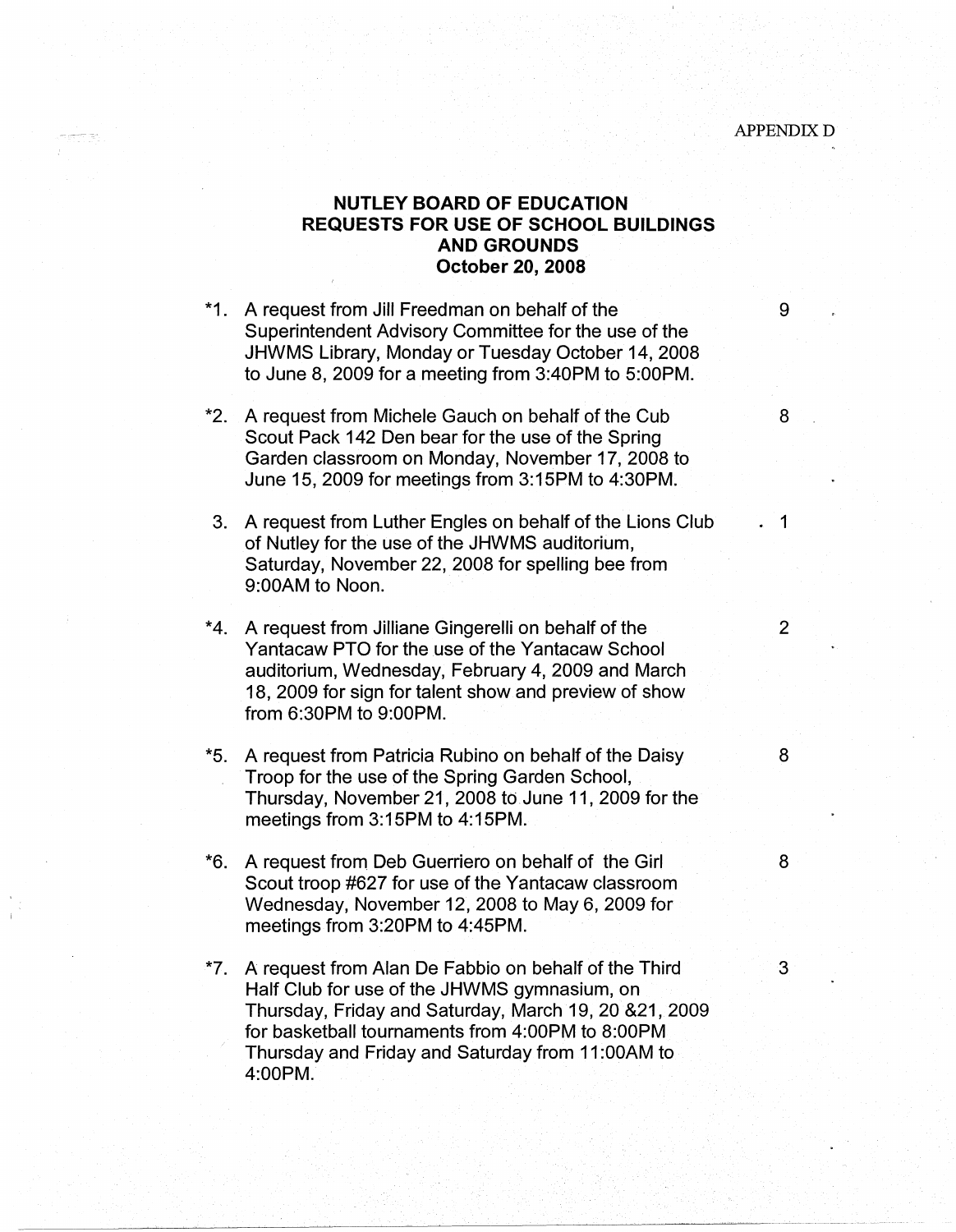| 8.     | A request from Linda von Nessi on behalf of the Essex<br>County Board of Election for use of the Washington<br>School auditorium, on Saturday, October 25, 2008 for a<br>Voter training from 9:15AM to 11:00AM                 | 1  |
|--------|--------------------------------------------------------------------------------------------------------------------------------------------------------------------------------------------------------------------------------|----|
| *9.    | A request from Leslie Pfaff on behalf of the Academic<br>Booster Club for use of the Spring Garden School<br>teachers lounge on Thursday or Friday, November 20,<br>2008 to May 8, 2009 for meetings from 7:30PM to<br>9:30PM. | 5  |
| 10.    | A request from Detective Hamlin on behalf of the Nutley<br>Jr. Police Academy for use of the JHWMS gymnasium<br>on Thursday, October 30, 2008 for training from 7:00PM<br>to 10:00PM.                                          | 1  |
| $*11.$ | A request from Jeannette Padila on behalf of the 6 <sup>th</sup><br>grade committee for use of the Lincoln School teachers'<br>cafeteria on Thursday, October 23, 2008 to June 11,<br>2009 for meetings from 7:00PM to 8:30PM. | 14 |
|        | *12. A request from Sharon Conte on behalf of the Cub<br>Scout Den 2 for use of the Yantacaw School art room on<br>Thursday, October 9, 2008 to May 14, 2009 for meetings<br>from 7:00PM to 9:00PM.                            | 8  |
| $*13.$ | A request from Staela Paolello on behalf of the Cub<br>Scout Den 4 for use of the Yantacaw School classroom<br>on Thursday, October 9, 2008 to June 4, 2009 for<br>meetings from 3:30PM to 5:00PM.                             | 15 |
| 14.    | A request from Sherrie Tolve on behalf of the Cub Scout<br>Pack #141 for the use of JHWMS gymnasium on Friday,<br>January 30, 2009 for pinewood derby from 6:00PM to<br>10:00PM                                                | 1  |
| $*15.$ | A request from Virginia Haverich on behalf of the Cub<br>Scout Pack #142 den Tiger for the use of Spring Garden<br>classroom on Friday, October 17, 2008 to June 2, 2009<br>for meetings from 3:20PM to 5:00PM.                | 10 |
| 16.    | A request from Richard Spector on behalf of the Nutley<br>Chamber of Commerce for the use of High School Oval<br>on Friday, November 28, 2008 for annual Santa arrival at<br>2:00PM. Rain date November 29, 2008 at 11:00AM.   | 1  |
|        |                                                                                                                                                                                                                                |    |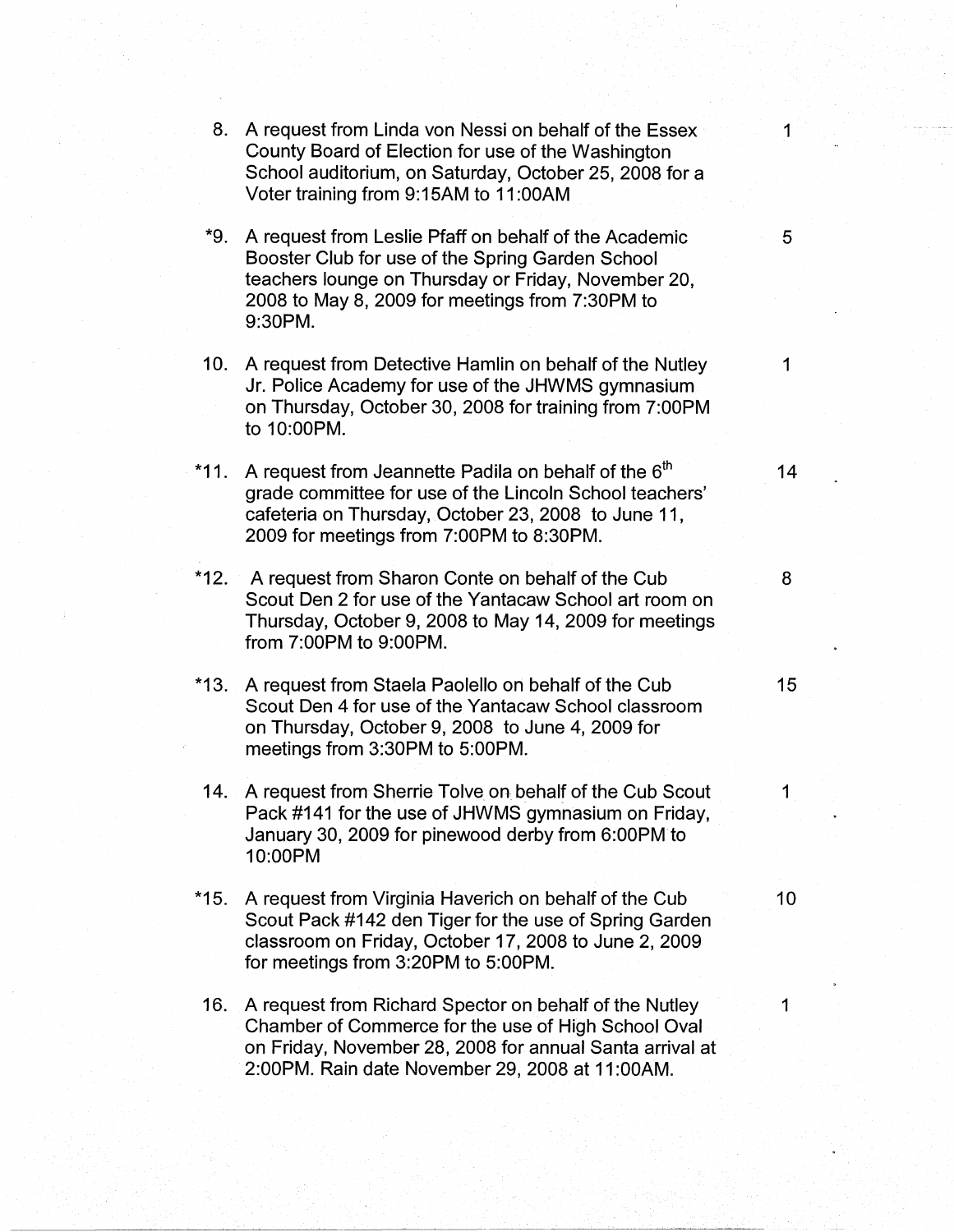| 17.    | A request from Loren McCreesh on behalf of the contraction of the state of the<br>Township of Nutley for the use of the High School<br>auditorium and cafeteria on Thursday, May 7, 2009 for<br>the talent show from 5:00PM to 11:00PM.                                                                                                  |     |
|--------|------------------------------------------------------------------------------------------------------------------------------------------------------------------------------------------------------------------------------------------------------------------------------------------------------------------------------------------|-----|
| $*18.$ | A request from Theresa Vinci on behalf of the Township<br>of Nutley Parks and Recreation for use of the High<br>School main and auxiliary gymnasium on Wednesdays,<br>November 12, 2008 to April 8, 2009 for men's volleyball<br>from 7:30PM to 11:00PM.                                                                                 | 15  |
| *19.   | A request from Theresa Vinci on behalf of the Township<br>of Nutley Parks and Recreation for the use of the Spring<br>Garden field on Monday to Friday, March 2, 2009 to May<br>29, 2009 for a Lacrosse practice from 6:00PM to Dusk.                                                                                                    | 64  |
| *20.   | A request from Theresa Vinci on behalf of the Township<br>of Nutley Parks and Recreation for the use of Lincoln,<br>Washington and Yantacaw School fields on Monday to<br>Sunday, March 2, 2009 to June 30, 2009 for Little<br>League practice on Monday to Friday from 4:00PM to<br>dusk and Saturday and Sunday from 9:00AM to 3:00PM. | 121 |
| $*21.$ | A request from Theresa Vinci on behalf of the Township<br>of Nutley Parks and Recreation for the use of Radcliffe<br>School field on Monday to Saturday, March 13, 2009 to<br>June 21, 2009 for softball practice Monday to Friday<br>from 4:00PM to dusk and Saturday from 9:00AM to<br>4:00PM                                          | 87  |
| $*22.$ | A request from Theresa Vinci on behalf of the Township<br>of Nutley Parks and Recreation for the use of High<br>School gymnasiums on Mondays and Tuesdays,<br>November 10, 2008 to April 28, 2009 for men's                                                                                                                              | 36  |

basketball from 7:30PM to 11 :00PM.